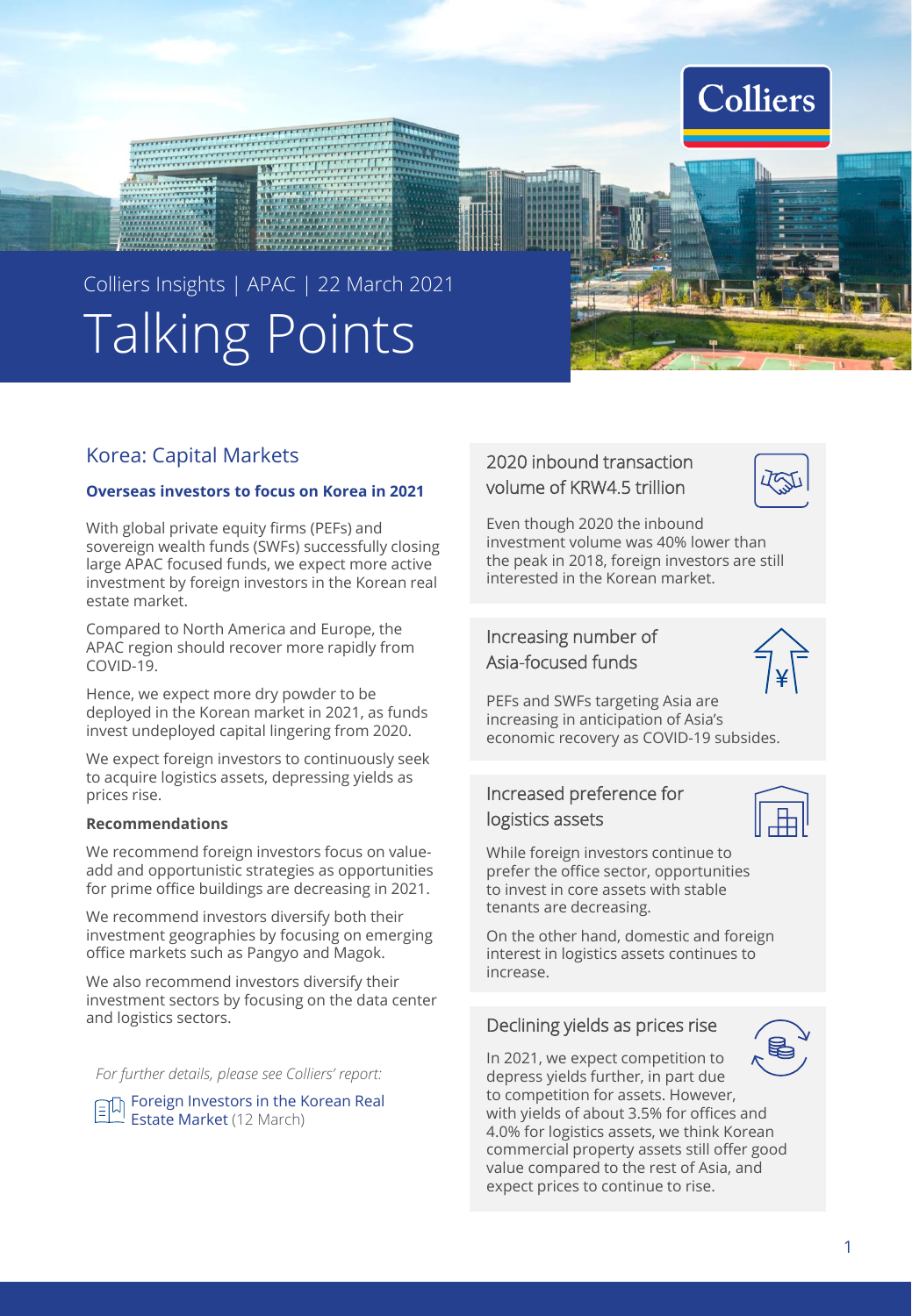# South China: E-commerce and Industrial Market

E-commerce in China has become a mature industry, representing one-fourth of the total retail sales1. However, e-commerce is still an immature industry in many countries like India.

With the mature industrial supply in China, we expect export e-commerce will continue to be the bright spot in the Chinese economy.

Export e-commerce has become one of the main demand drivers for logistics leasing in the Guangzhou-Foshan-Zhaoqing cluster, especially in Foshan North.

Export e-commerce platforms prefer to rent warehouses close to transportation hubs like Guangzhou Baiyun Airport and Nansha Port.

#### **Recommendations**

We recommend logistics landlords in the emerging submarkets in Foshan North, Guangzhou North, Zhaoqing and Qingyuan target the export e-commerce companies.

*For further details, please see Colliers' report:*

 $E = \sqrt{\frac{E}{\sqrt{2}}}$  Rise Of Export E-Commerce Propels Guangzhou's Logistics Market (12 March)

## Philippines: Multi-sector

#### **Property Players Respond to Market Challenges**

The results of our Colliers Philippines survey, conducted during our 9 February 2021 webinar reveal how respondents1 have been responding to COVID19-induced disruptions in the market. In our view, these present opportunities for property players beyond 2021.

### **Recommendations**

In our opinion, **landlords** should continue being proactive in offering alternative leasing schemes to tenants.

**Condominium developers** should be on the lookout for peripheral areas in Metro Manila that are viable for mid-income to upscale residential projects.

**Hotel operators** that are flexible enough to pivot to existing market demands should consider offering hotel rooms as quarantine facilities and flexible workspaces.

Meanwhile, **mall operators** facing rising vacancies in Metro Manila should explore the viability of repurposing and converting vacant spaces into warehouses and fulfillment centres within Metro Manila.

*For further details, please see Colliers' report:*

**Property Players Respond to Market** Challenges (16 March)

# India: Flexible Workspaces

#### **Flexible workspaces evolving to largely target corporate clients**

The total flexible workspace stock in India is almost 30 million sq feet (2.8 million sq meters), equivalent to 4.5% of total Grade A and B stock. We expect to see demand for well-located, high quality and efficient flexible workspaces to increase, resulting in their occupying 5.4% of the total office portfolio by 2022.

**Outlook for occupiers**: We expect corporate occupiers will continue to be uncertain about long-term office leasing plans in 2021 and 2022 as they are still re-assessing their office space needs. We recommend that they lease desks in flexible workspaces to avoid long-term capital expenditures, and to get more flexibility on their lease terms.

#### **Outlook for flexible workspace operators &**

**landlords**: Demand for managed space is set to increase in 2021 and 2022, but we expect growth beyond to depend on the ability of operators and landlords to deliver quality workspaces at competitive costs. We recommend flexible workspace operators to engage as managers for large spaces leased on a management fee and revenue share model, with landlords.

*For further details, please see Colliers' report:*